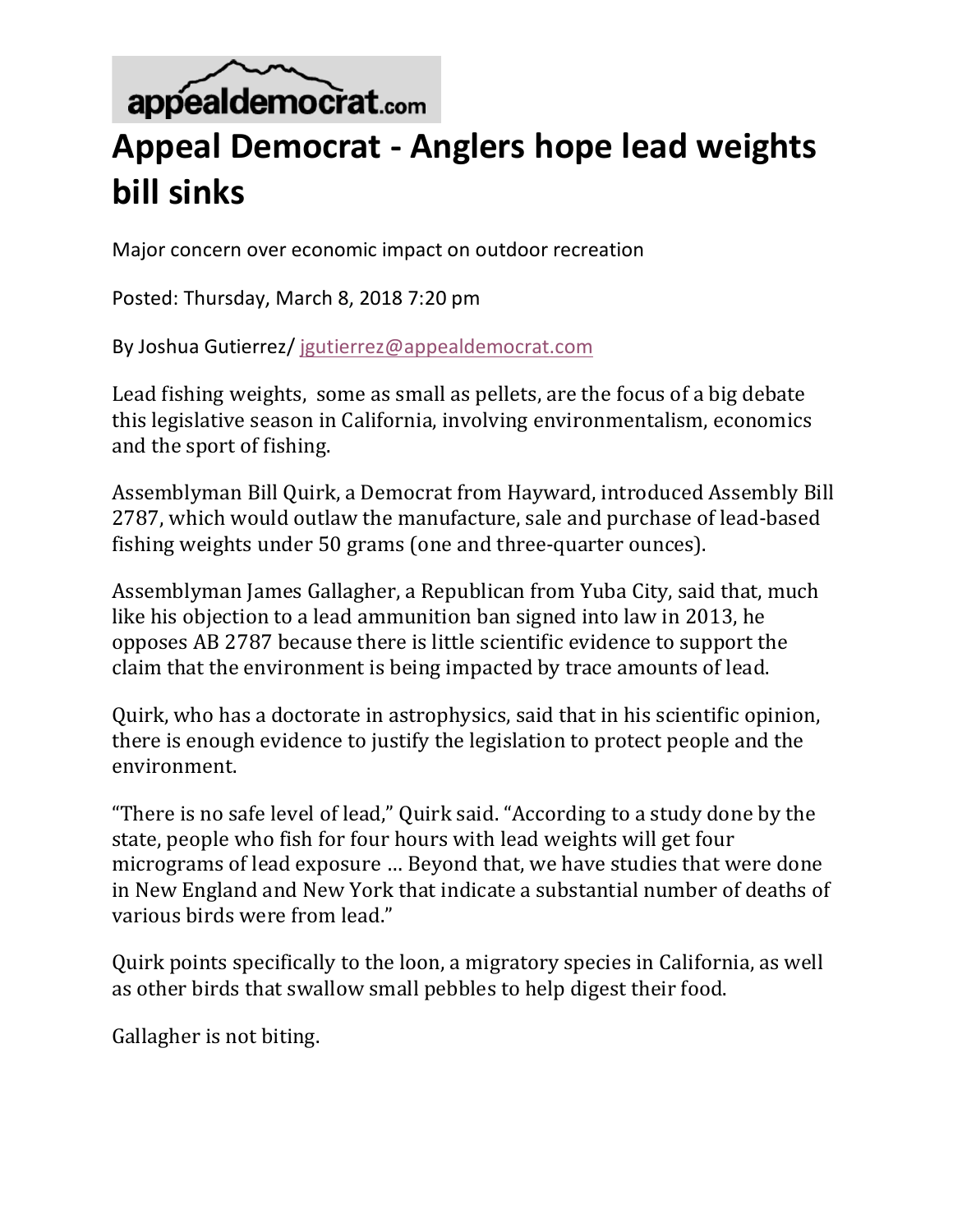"All this is going to do is lead to higher costs," Gallagher said. "This is a recreational activity we want to encourage and something that brings a lot of joy to people."

James Stone, owner of Elite Sportsmen Guide Service in Sutter, said he does not understand the reasoning for outlawing lead fishing weights and also shares a concern over the cost of alternatives.

"As a fishing guide and owner of a business, this would be a major setback financially," Stone said. "It's not like we're losing lots of lead. There is no proof that this is affecting wildlife... Not only can it hurt local sporting goods stores, the fishing guide industries, but hotels and restaurants. It will be a domino effect with no science."

Marko Mlikotin, executive director of the California Sportfishing League, said there is neither enough substantial evidence, nor are there specific scientific studies done in California to justify the legislation.

With lead weight alternatives being roughly twice or three times the cost, Mlikotin argues the average fishermen will bear the brunt of the ban.

"The responsible first step is to do the analysis first before threatening a great form of outdoor recreation," Mlikotin said. "(The Mid-Valley) region is heavily dependent on outdoor activities. I don't think people appreciate the importance fishing plays in generating economic revenue."

Stone, who offers his services from the Delta to north of Shasta Lake and several rivers in Northern California, said he estimates his services, which typically range from \$175-\$200, would increase by as much as \$25 or more. Though the increase is not dramatically higher, Stone argues it will be enough to turn away the average fisherman or first-timer.

Stone, who is also president of the NorCal guides and sportsmen's association, said a majority of the 1,500 members are strongly opposed to the proposed legislation and that a substantial amount of their current gear would become illegal to use.

Every one of the opponents to the bill points to local economies based on recreational activities such as hunting or fishing that will be threatened by the legislation.